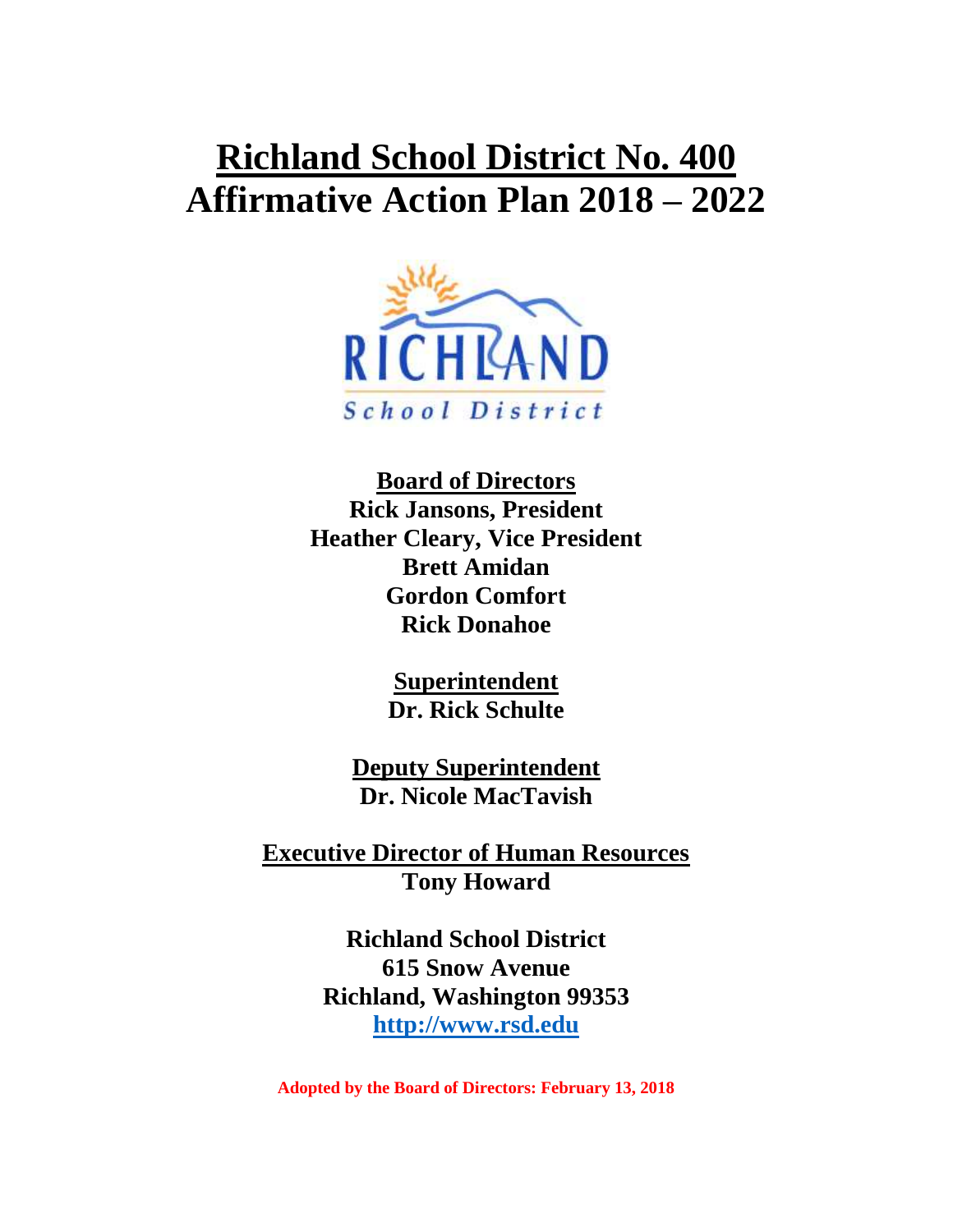# **TABLE OF CONTENTS**

|   | <b>Title</b>                                        | <b>Page</b> (s |
|---|-----------------------------------------------------|----------------|
|   | Introduction                                        |                |
|   | Purpose                                             |                |
|   | Implementation of Plan & Affirmative Action Officer |                |
|   | Communication of Plan                               |                |
|   | Numerical Analysis of Workforce                     | 5-8            |
| 6 | Goals of the Plan                                   |                |
|   | <b>Current Compliance Officers</b>                  |                |
|   | Supportive Systems & Workforce Management           |                |

## **APPENDICES**

| #                                       | <b>Title</b>                          |          |
|-----------------------------------------|---------------------------------------|----------|
| A                                       | Affirmative Action Board Policy #5010 | $9 - 10$ |
|                                         | Action Plan for AA Plan Goal #1       |          |
|                                         | Action Plan for AA Plan Goal #2       | 11-12    |
| $\frac{\overline{B-1}}{\overline{B-2}}$ | Action Plan for AA Plan Goal #3       |          |
| $B-4$                                   | Action Plan for AA Plan Goal #4       |          |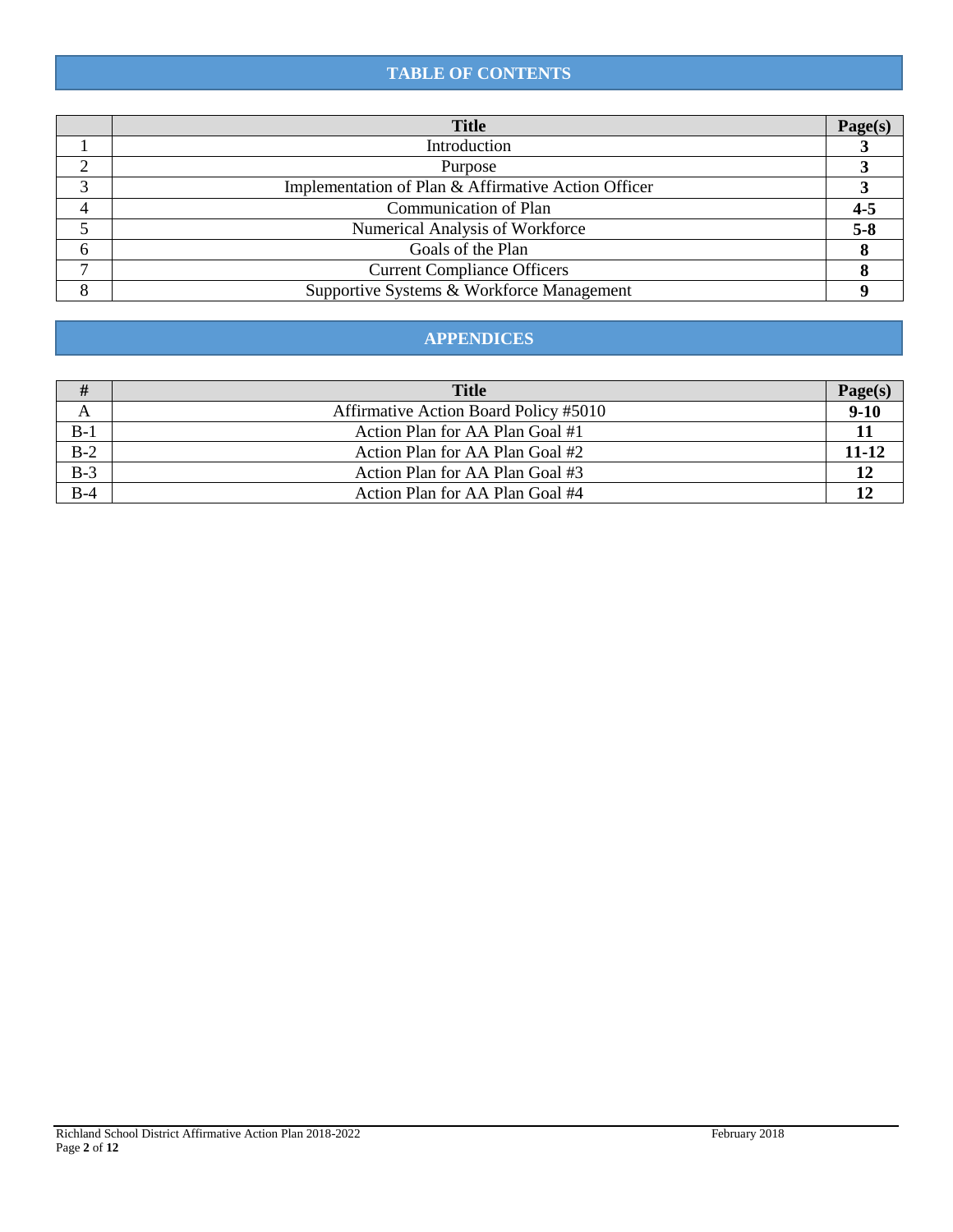## **1. INTRODUCTION**

The Board of Directors of the Richland School District recognizes that an Affirmative Action (AA) Plan is a sound employment practice that assists in remediating any prior employment discrimination and achieving a diverse workforce. The District commits itself to a policy of affirmative action for all qualified persons without regard to race, color, creed, religion, sex, age, national origin, marital status, sexual orientation (including gender expression or identity), veteran or military status, the presence of any sensory, mental, or physical disability, or the use of a trained guide dog or service animal by a person with a disability. Further, the District provides equal access to the Boy Scouts and other designated youth groups.

The following AA Plan will outline steps to ensure that District policies and practices do not unlawfully discriminate against individuals. Further, reasonable steps will be taken to actively promote employment opportunities to qualified individuals in protected groups that are underutilized in the workforce.

Copies of the AA Plan will be made available to the Washington State Human Rights Commission, the Office of Superintendent of Public Instruction, the State Department of Personnel, employee bargaining groups, and other interested parties. The Plan will be posted on the public District website.

## **2. PURPOSE**

The purpose of the AA Plan is to promote, monitor, and maintain the District's Affirmative Action and Equal Employment Opportunity (EEO) policies. These policies provide for equal treatment for all employees and applicants for employment without unlawful discrimination as defined in the introduction. All personnel policies and practices related to employee selection, promotion, retention, staff development, and compensation will adhere to the letter and spirit of this AA Plan and District policy on EEO.

Further, the AA Plan will identify, at all levels of the workforce, areas of underutilization of protected groups and to identify and address, when possible, the factors that may be causing such underutilization. The AA Plan is designed to promote outreach, recruitment, training, and education efforts intended to expand the pool of qualified applicants to promote diversity consistent with the District's standards of excellence.

## **3. IMPLEMENTATION OF PLAN & AFFIRMATIVE ACTION OFFICER**

The **Superintendent** is responsible for the development, implementation, coordination, and monitoring of the AA Plan, including the communication of Plan requirements to administrators and supervisors. The Superintendent can delegate this work to an **Affirmative Action Officer (AAO)** for implementation purposes consistent with Board Policy.

The **AAO** is the District's **Executive Director of Human Resources**. The AAO has the authority to represent the Superintendent in these matters. The AAO is charged with the responsibility of communicating the District's commitment to employ members of protected and non-protected groups consistent with District policy. The AAO shall ensure that recruitment efforts are reaching protected and non-protected groups in all categories where underutilization exists.

The AAO will advise the Superintendent and/or Board of Directors on matters related to this Plan as required. The AAO will monitor and evaluate the Plan's accomplishments and will prepare documentation addressing proposed action and other issues as required by this Plan. The AAO will report to the Board, in a general meeting, on an annual basis on how the District is progressing in meeting its goals under the Plan.

The AAO can be reached at (509) 967-6023 or by e-mailing Executive Director of Human Resources Tony Howard at [tony.howard@rsd.edu.](mailto:tony.howard@rsd.edu) The District's Human Resources Department is located at the Richland School District Administrative Offices, 615 Snow Avenue, Richland, Washington 99352.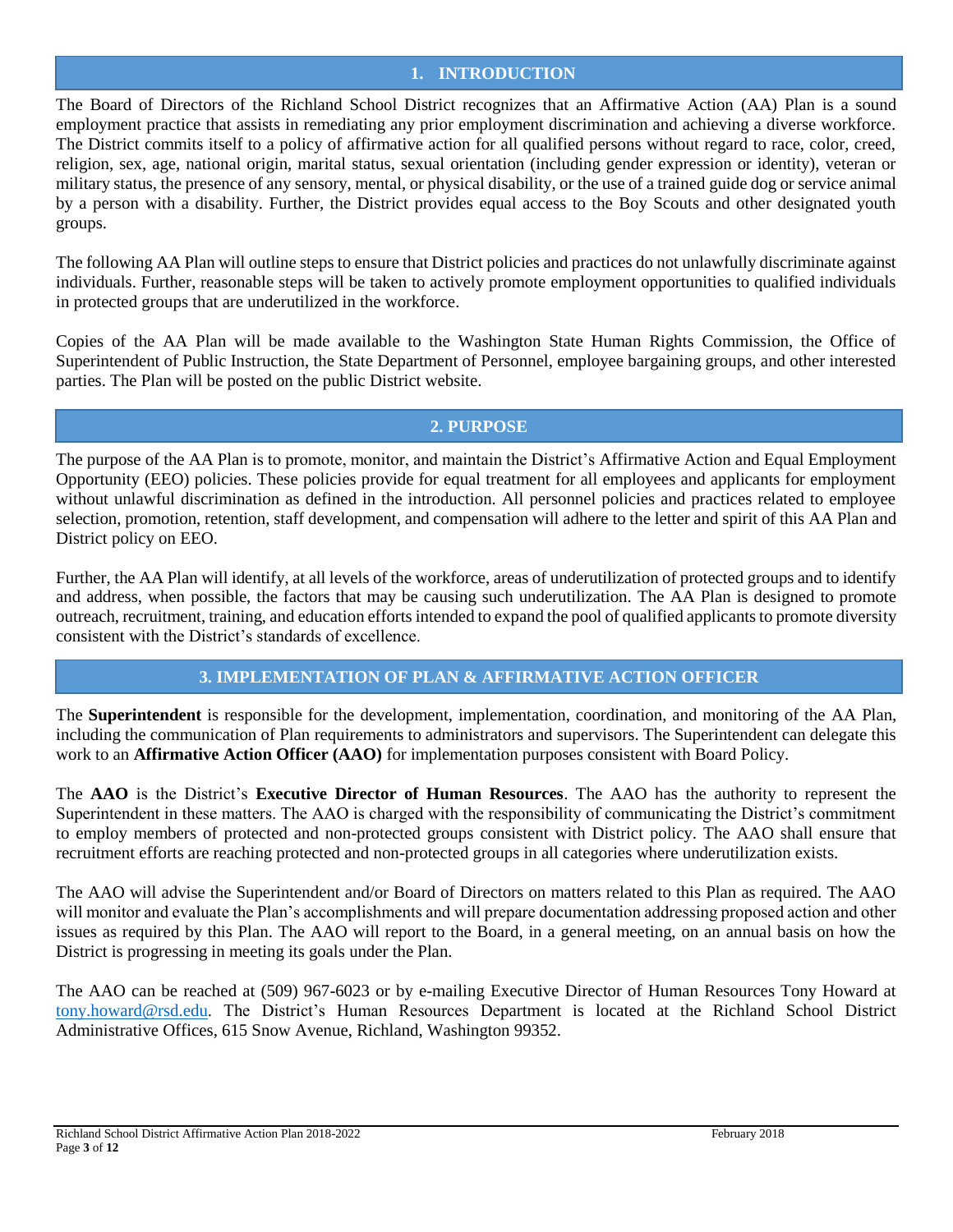It is the responsibility of the Superintendent, as delegated to the AAO, to inform applicants for employment, all current employees, all persons responsible for hiring in the District, all employee associations, and all District contractors and subcontractors of the District's commitment to EEO and AA.

To ensure that others are aware that the District is an EEO employer, and to ensure that all personnel are fully apprised of the District's policy, the following actions will be undertaken:

- 1. EEO and Staff Diversity will be referenced in the District's correspondence, bulletins, reports, and manuals.
- 2. The EEO Policy and Federal and State posters prohibiting discrimination will be posted on bulletin boards at all District worksites.
- 3. Supervisory meetings will be conducted annually (at the start of each academic year) that explains the intent of the District's AA Plan and diversity policy. This meeting will include reviewing each supervisor's responsibility for effective implementation of the Plan.
- 4. Employees will be notified of the existence of the District's EEO Policy and AA Plan through site-specific staff meetings held at the start of each academic year, no later than August 31<sup>st</sup> annually. This notification will include the methodology for reporting concerns or problems of a discriminatory nature to the AAO.
- 5. The AAO will provide the Superintendent and Executive Cabinet a written plan for staff recruitment for the upcoming year no later than November  $30<sup>th</sup>$  annually. The written plan shall include specific strategies to recruit diverse candidates for the District's projected openings, including any categories of underutilization.
- 6. The AAO will send out an all-District e-mail with an electronic copy of the EEO Policy and AA Plan to employees by January 31<sup>st</sup> annually. This communication will include the methodology for reporting concerns or problems of a discriminatory nature to the AAO, and will further include the District's recruitment plan for the upcoming year.
- 7. The AAO will make an annual report to the Board of Directors regarding the implementation of the AA Plan.
- 8. The EEO policy statement will be communicated to all applicants to the District via the District's online application process, which is administrated by the Human Resources Department.
- 9. The EEO policy statement, including the methodology for reporting concerns or problems of a discriminatory nature to the AAO, will be included in New Employee Orientation training programs.
- 10. Employee organizations of the District shall conform to the AA Plan and EEO Policy. Negotiated agreements shall not contain statements that are in conflict to either the AA Plan or the EEO Policy.
- 11. The District's Human Resources Department will communicate to prospective employees that the District is an EEO employer.
- 12. The District will incorporate the EEO Policy clause into all purchase orders, leases, contracts, and other pertinent documents.
- 13. The District's policy manual will document the procedures for prompt, fair, and impartial consideration of complaints of discrimination.
- 14. The District will assure that appropriate steps are taken to comply with the Title IX regulation, prohibiting sex discrimination in education and employment, and Section 504 of the Vocational Rehabilitation Act of 1973, prohibiting discrimination on the basis of physical, sensory, or mental handicaps in education and employment.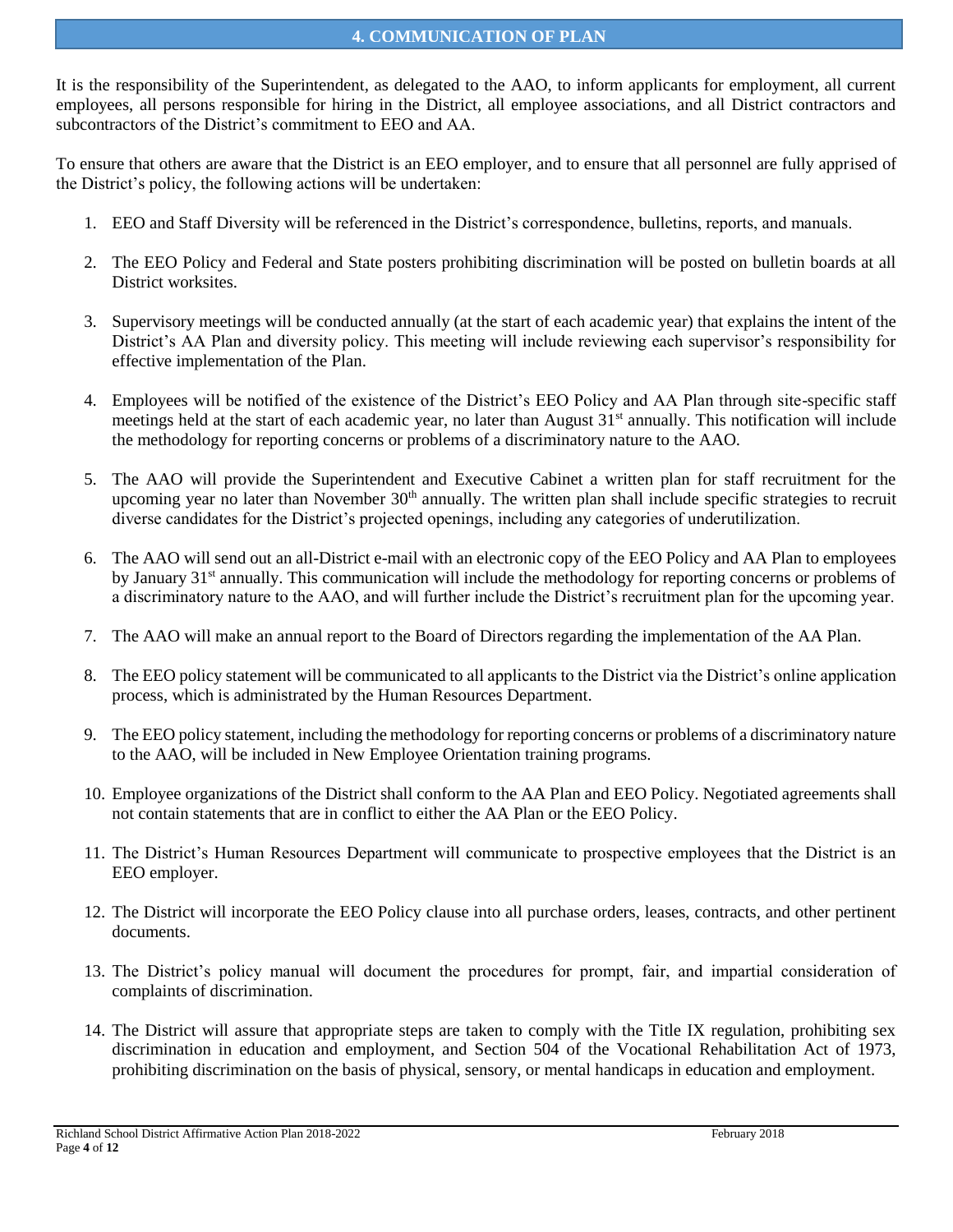15. The 2018-2022 AA Plan will be posted on the public District website. The AAO will, no later than thirty (30) days after Board approval of the Plan, provide the Plan to the Washington State Human Rights Commission, the Office of Superintendent of Public Instruction, the State Department of Personnel, employee bargaining groups, individual members of the Board of Directors, Superintendent, Executive Cabinet, Supervisors, and anyone else interested.

## **5. NUMERICAL ANALYSIS OF WORKFORCE**

The tables that follow contain a numerical study of the District's workforce. The terms "underutilization" and "underrepresentation" are defined as having fewer members of an affected group in a particular job category than reasonably would be expected based on their availability. These terms are used in the context of regulations defined by the Office of Federal Contract Compliance Programs, and have no independent legal or factual significance.

The statistical comparisons in this section use data from the cities of Pasco, Kennewick, and Richland that are available from public census reports. Most of these reports are available on the Office of the Superintendent of Public Instruction's website at [www.k12.wa.us/equity/AffirmativeAction/resources.aspx.](http://www.k12.wa.us/equity/AffirmativeAction/resources.aspx) The use of geographic areas is intended only for the purpose of implementing the AA Plan and identifying any areas of potential underutilization. The statistics included in this Plan have no independent legal or factual significance, and have been selected and used in good faith.

For the purposes of the 2018-2022 AA Plan, Federal, State and local census data is based on statistics from Census 2010 as newer information is collected every ten years and is not yet available for 2020. The Plan will compare data from the expired 2012-2017, and where available, the 2006-2011 AA Plans.

- Position (by Bargaining Unit) **Salary Range 10/1/2011 Salary Range 10/1/2017** District Administrators **\$63,051** - \$133,000 annually \$76,222 - \$153,747 annually Principals/Asst. Principals \$84,900 - \$116,579 annually \$102,349 - \$140,307 annually Teachers **\$33,401** - \$53,401 - \$62,955 annually \$36,521 - \$68,836 annually Paraeducators **\$11.54** - \$16.51 hourly \$13.10 - \$30.20 hourly Secretaries \$14.43 - \$17.05 hourly \$16.53 - \$19.54 hourly Support Services (MOT)  $$13.86 - $21.94$  hourly  $$15.46 - $27.94$  hourly Nutrition Services  $$10.91 - $14.57$  hourly  $$13.53 - $17.66$  hourly
- 1. Base Salary Ranges for Employee Groups as of October 1, 2017:

2. Underutilization Analysis & Methodology

The analysis in this AA Plan addresses differences in the utilization rate of women and ethnic minorities in the District as compared with their statistical availability in the local recruitment area of Pasco, Kennewick, and Richland. If a valid statistical difference indicates the underutilization of women and/or ethnic minorities, the difference is noted. The general approach is to compare the "protected class" percentage of District employees in various job classifications to the percentage of this class in the available work force.

#### **TABLE A**: **Summary of Available Minorities/Women in the Employment Pool 2006-2010 EEO Worksite Report for Pasco, Kennewick, Richland (Tri-Cities) Washington [\(https://factfinder.census.gov\)](https://factfinder.census.gov/)**

|                           |              |                   |                                                                                         | <b>MALE</b>    |               |             |                           | <b>FEMALE</b>            |                          |             |                 |
|---------------------------|--------------|-------------------|-----------------------------------------------------------------------------------------|----------------|---------------|-------------|---------------------------|--------------------------|--------------------------|-------------|-----------------|
|                           | <b>Total</b> | Male              | Female                                                                                  | <b>African</b> | <b>Native</b> | Asian Am.   | <b>Hispanic</b>           | African                  | Native Am. Asian Am.     |             | <b>Hispanic</b> |
|                           |              |                   |                                                                                         | Am.            | Am.           |             | Am.                       | Am.                      |                          |             | Am.             |
| Administrators            | 485          | 310 (63.9%)       | $175(36.1\%)$                                                                           |                |               |             | $40(8.2\%)$               |                          |                          |             | $15(3.1\%)$     |
| Teachers                  | 3012         | 880 (29.2%)       | $2132(70.8\%)$                                                                          | $10(0.3\%)$    |               |             | 40(1.3%)                  | $15(0.5\%)$              |                          | 0           | $240(8.0\%)$    |
| Paraeducators             | 950          | 85 (8.9%)         | 865 (91.1%)                                                                             |                |               |             | $30(3.2\%)$               |                          |                          | $4(0.4\%)$  | $150(15.8\%)$   |
| Secretaries               | 2730         | $160(5.9\%)$      | $2570(94.1\%)$                                                                          |                |               | $10(0.4\%)$ | 60(2.2%)                  | $30(1.1\%)$              | $4(0.1\%)$               | $30(1.1\%)$ | $180(6.6\%)$    |
| <b>Support Services</b>   |              | 3010 2155 (71.6%) | 855 (28.4%) $\left  \frac{44}{1.5\%} \right $ 30 (1.0%) 90 (3.0%) 980 (32.6%) 10 (0.3%) |                |               |             |                           |                          | $\overline{\phantom{0}}$ | 20(0.7%)    | $285(9.5\%)$    |
| <b>Nutrition Services</b> | 1515         | 785 (51.8%)       | 730 (48.2%)                                                                             | $75(5.0\%)$    | $\sim$        |             | $95(6.3\%)$ $265(17.5\%)$ | $\overline{\phantom{0}}$ | $\overline{\phantom{0}}$ | 35(2.3%)    | 280(18.5%)      |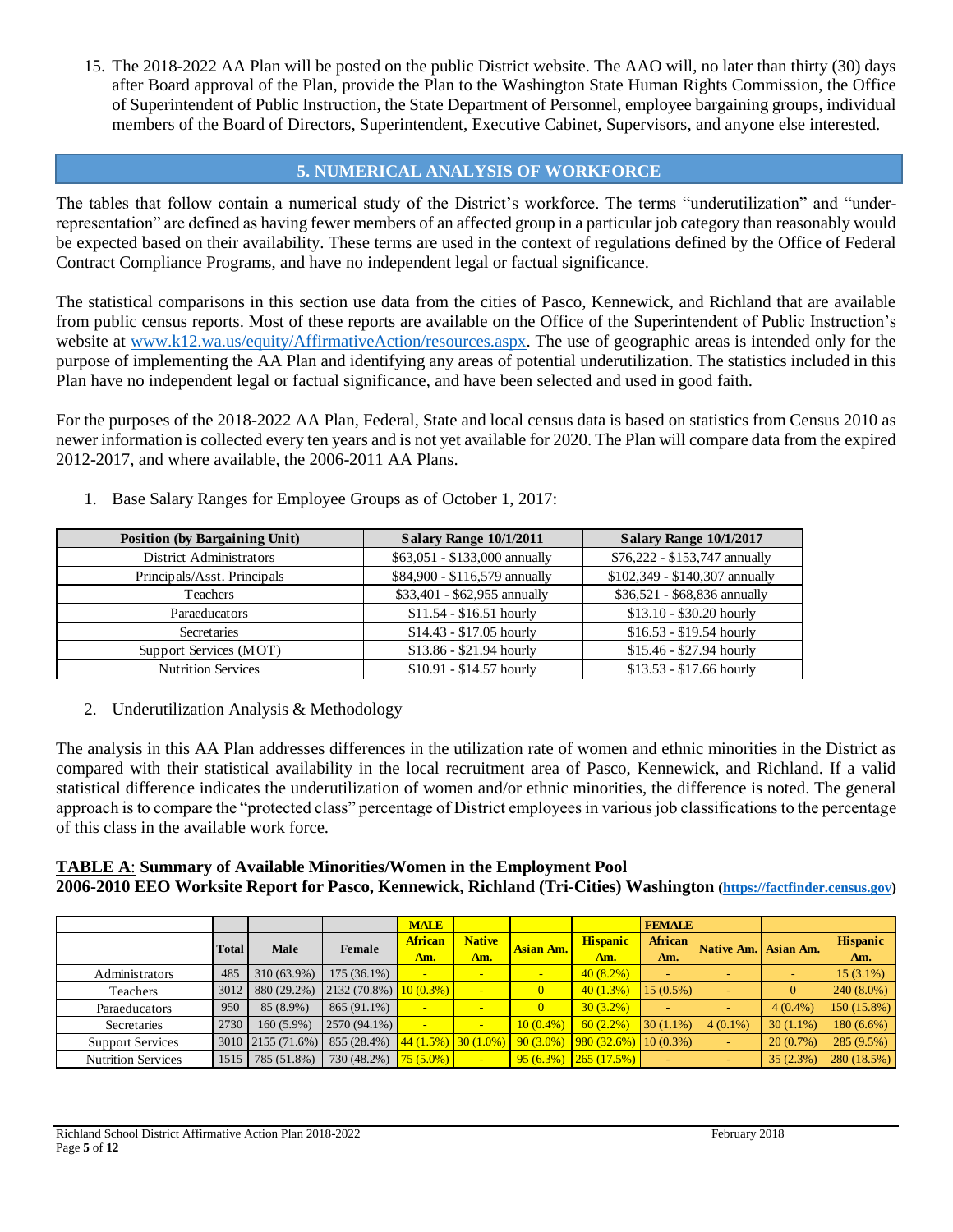# **TABLE B: Utilization Analysis for Minorities & Women, Richland School District, 09/2017**

|                           |       |                          |               | <b>MALE</b>           |                      |                          |                          | <b>FEMALE</b>            |                          |                                    |                        |
|---------------------------|-------|--------------------------|---------------|-----------------------|----------------------|--------------------------|--------------------------|--------------------------|--------------------------|------------------------------------|------------------------|
| (Bargaining Unit Totals)  | Total | Male                     | Female        | <b>African</b><br>Am. | <b>Native</b><br>Am. | Asian Am.                | <b>Hispanic</b><br>Am.   | African<br>Am.           | Native Am.               | $\overline{\phantom{a}}$ Asian Am. | <b>Hispanic</b><br>Am. |
| Administrators            | 63    | 34 (54.0%)               | $29(46.0\%)$  | <b>1999</b>           |                      | 1(1.6%)                  | 1(1.6%)                  | $\overline{\phantom{0}}$ |                          | $1(1.6\%)$                         | 1(1.6%)                |
| Teachers                  | 846   | 184 (21.7%)              | 662 (78.3%)   | <b>1999</b>           | $\blacksquare$       | $3(0.4\%)$               | $2(0.2\%)$               | $5(0.6\%)$               |                          | $4(0.5\%)$                         | 11(1.3%)               |
| Paraeducators             | 458   | 33 (7.2%)                | 425(92.8%)    | $3(0.7\%)$            | $\sim$               | $1(0.2\%)$               | $1(0.2\%)$               | $3(0.7\%)$               |                          | 8(1.7%)                            | 8(1.7%)                |
| Secretaries               | 95    | -                        | $95(100.0\%)$ | $\blacksquare$        | $\blacksquare$       | $\overline{\phantom{0}}$ |                          |                          |                          | $1(1.1\%)$                         | $2(2.1\%)$             |
| <b>Support Services</b>   | 179   | $106(59.2\%)$            | 73 (40.8%)    | $5(2.8\%)$            | $-1$                 | $2(1.1\%)$               | 3(1.7%)                  | $\overline{\phantom{0}}$ |                          | $5(2.8\%)$                         | $1(0.1\%)$             |
| <b>Nutrition Services</b> | 65    | $\overline{\phantom{a}}$ | $65(100.0\%)$ | $\sim$                | $\sim$               | $\sim$                   | $\overline{\phantom{a}}$ | $\overline{\phantom{0}}$ | $\overline{\phantom{0}}$ | $6(9.2\%)$                         | $1(0.2\%)$             |

## 3. Utilization Analysis by Job Category

For the purposes of this Plan and all subsequent tables, District data will be aggregated by bargaining unit. As noted in the 2011 Affirmative Action Report, the District lost the ability to gather voluntary demographic information from applicants and employees as part of the transition to an on-line application program. This inability has been corrected but District data is best aggregated by bargaining unit.

Comparing between District bargaining units (Table B) and EEO data (Table A) is not perfect; not all unit members fit the specific EEO job codes provided by the Census reporting mechanism. This may create a wider underutilization disparity than actually exists depending on the federal coding of specific positions, especially among minority employees.

The findings below will be considered in the action plans for the four District goals.

## **TABLE C: Educational Administrators (Both Building & District Level)**

|                   | 2005 | 2005% | 2011 | 2011%   | 2017 | 2017%   |
|-------------------|------|-------|------|---------|------|---------|
| <b>Minorities</b> |      | 5.0%  |      | $0.0\%$ |      | $6.3\%$ |
| <b>Females</b>    | $ -$ | 38.4% |      | 38.0%   | 29   | 46.6%   |

There continues to be underutilization of minorities in the District's administrative workforce. According to EEO data, 11.3% of administrators in the Tri-Cities region identify as a minority compared to 6.3% in the District. However, since the District had no minority-identified administrators in 2011, this is considered growth, albeit with small samples. The District has made progress towards the regional minority rate for administrators.

There is no longer underutilization of females in the District's administrative workforce. The District's current percentage of female administrators, 46.6%, is the highest in the District's recorded history. This compares favorably to a regional percentage of 36.1% for female administration. This growth is largely reflected in the addition of District-level coordinators and elementary Assistant Principals since 2014.

## **TABLE D: Teachers**

|                   | 2005      | 2005% | 2011 | 2011% | 2017 | 2017%   |
|-------------------|-----------|-------|------|-------|------|---------|
| <b>Minorities</b> | <u> 1</u> | 4.4%  | 25   | 4.5%  | 25   | $3.0\%$ |
| <b>Females</b>    | 336       | 69.6% | 390  | 71.0% | 662  | 78.3%   |

The District has seen tremendous growth in the number of teachers (and paraeducators) since the 2011 AA Report due to reduced elementary class size and increased enrollment. Regardless, there continues to be underutilization of minority teachers in the District. The net number of minority teachers has not changed since 2011, but the percentage rate has decreased due to more overall teachers. The District's current 3.0% minority rate is significantly less than the 10.1% regional rate.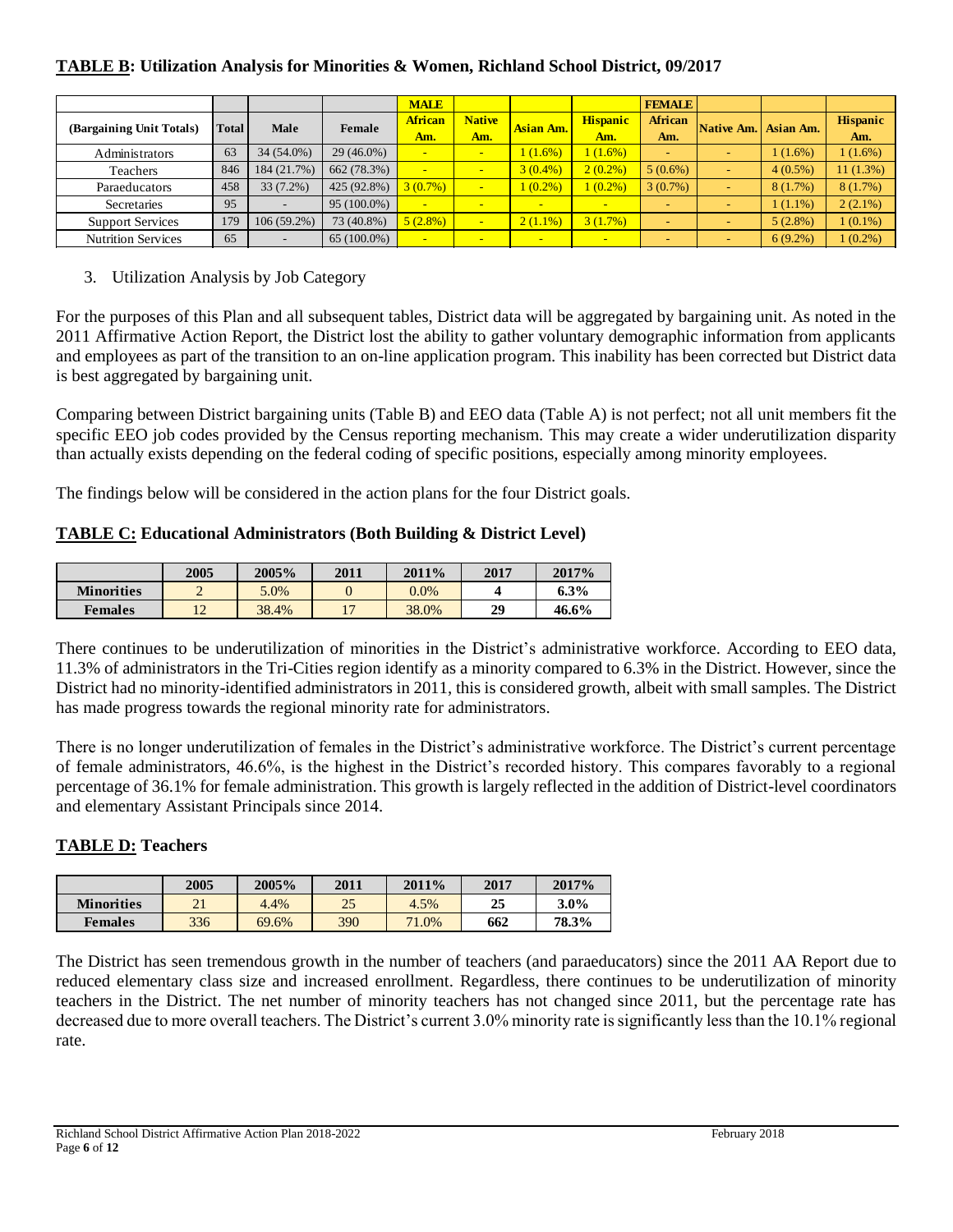Classroom teachers in the District are female at a higher rate (78.3%) than the regional average (70.8%). Much of the District's increase of teachers since 2011 are at the primary elementary grades, and these hires are almost exclusively female. There is no underutilization of female teachers in the District.

## **TABLE E: Paraeducators**

|                   | 2005 | 2005% | 2011     | $2011\%$ | 2017 | 2017%   |
|-------------------|------|-------|----------|----------|------|---------|
| <b>Minorities</b> |      | 5.2%  | າາ<br>∠∠ | 8.1%     | 23   | $5.0\%$ |
| <b>Females</b>    | 224  | 97.4% | 245      | 91.0%    | 425  | 92.8%   |

The District has hired a significant number of paraeducators, especially since 2013. While the District has the highest number of minority paraeducators (23) during the recording period, the percentage rate decreased from 8.1% to 5.0%. This means that the growth in paraeducator hiring has not been reflected in minority hiring, and an underutilization exists.

The rate of female paraeducator (92.8%) is close to the 2011 total and slightly higher than the regional average (91.1%). There is no current underutilization of females among the District's paraeducators.

## **TABLE F: Secretaries**

|                   | 2005 | 2005%  | 2011 | 2011%   | 2017 | 2017%   |
|-------------------|------|--------|------|---------|------|---------|
| <b>Minorities</b> |      | $.8\%$ |      | $4.2\%$ |      | $3.2\%$ |
| <b>Females</b>    | 76   | 100.0% | 80   | 98.0%   | 95   | 100.0%  |

There is underutilization of minorities among the District's secretaries. The District's 3.2% minority rate is less than the 11.5% regional minority rate.

There is not underutilization of female secretaries as the District's secretaries are exclusively female. The regional rate for female secretaries is 94.1%.

## **TABLE G: Support Services (MOT) and Nutrition Services (NS)**

| <b>MOT</b>        | 2005 | 2005%             | 2011              | 2011\% | 2017   | 2017\% |
|-------------------|------|-------------------|-------------------|--------|--------|--------|
| <b>Minorities</b> |      |                   | No Data Available |        | 16     | 8.9%   |
| <b>Females</b>    |      |                   |                   | 73     | 40.8%  |        |
|                   |      |                   |                   |        |        |        |
| <b>NS</b>         | 2005 | 2005%             | 2011              | 2011%  | 2017   | 2017%  |
| <b>Minorities</b> |      | No Data Available |                   | 10.8%  |        |        |
| <b>Females</b>    |      |                   |                   | 65     | 100.0% |        |

Data for Minorities and Females for these bargaining groups prior to this report are not readily available. The District will start tracking these employee groups with the 2017 AA Plan.

Based on the 2017 data, there is underutilization in both Support Services and Nutrition Services for minority employees. Regionally, employees in Support Services positions identify as a minority 48.5% of the time as compared to the District's 8.9%. In Nutrition Services, the District's 10.8% rate is significantly less than the regional rate of 49.6%. The high regional percentages are largely Hispanic which reflects upon the regional population as a whole.

There is not underutilization of females in either Support Services or Nutrition Services. In fact, the District's Nutrition Services employee group is exclusively female.

## **6. GOALS OF THE PLAN**

The District sets four goals in the 2018-2022 AA Plan: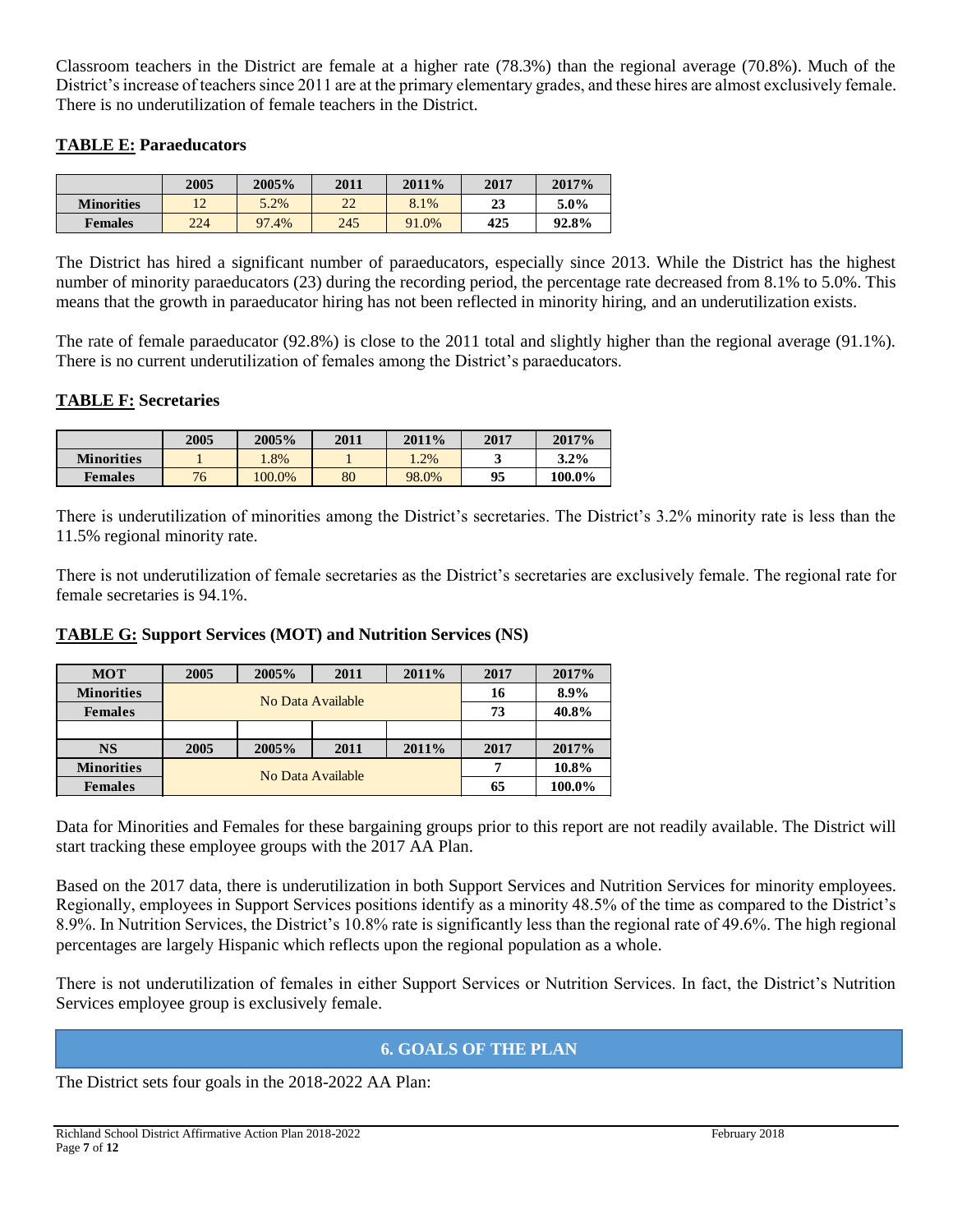- 1. Purposefully seek and actively recruit a diverse pool of qualified applicants from all protected groups, as well as non-protected groups, for all open positions regardless of title.
- 2. Promote a culture of respect and diversity in the workplace and ensure that the members of the District's community are aware of both the AA Plan and their professional responsibilities in both enforcing and contributing to the overall success of the Plan.
- 3. Ensure that the District does not discriminate against any person on the basis of protected or non-protected class as defined within this AA Plan. This includes establishing and monitoring fair and transparent procedures for employment, promotion, and advancement that are consistent with District Policy, Washington State Law, and Federal Law as well as a reporting protocol for current employees or candidates for employment concerned about potential discrimination.
- 4. Connect the District's hiring, induction, retention, and support for employees into one comprehensive system, and align the system to the District's primary goal of closing the poverty-based achievement gap for students.

Detailed action planning for each of these goals can be found in the appendix to this AA Plan.

**7. CURRENT COMPLIANCE OFFICERS (as of February 2018)**

## **District Superintendent**

Dr. Rick Schulte (through 06/30/2019) and Dr. Nicole MacTavish (starting 07/01/2019) [rick.schulte@rsd.edu](mailto:rick.schulte@rsd.edu) / [nicole.mactavish@rsd.edu](mailto:nicole.mactavish@rsd.edu)

## **Affirmative Action, Diversity, and Equal Employment Opportunity Officer**

Tony Howard Executive Director of Human Resources [tony.howard@rsd.edu](mailto:tony.howard@rsd.edu)

#### **Section 504 Compliance Officer**

Mike Hansen Assistant Superintendent [mike.hansen@rsd.edu](mailto:mike.hansen@rsd.edu)

# **Title IX Compliance Officer** Todd Baddley

Assistant Superintendent [todd.baddley@rsd.edu](mailto:todd.baddley@rsd.edu)

## **8. SUPPORTIVE SYSTEMS & WORKFORCE MANAGEMENT**

The District considers all applicants and all employees on the basis of job-related qualifications as established in job descriptions. Employees are selected as needed on the basis of merit, training, and experience without unlawful discrimination. No preferential treatment otherwise is tolerated or allowed. A review of hiring criteria is made prior to the posting of positions to ensure the relevance of the job qualifications to the tasks to be performed. The District honors the collective bargaining process and is committed to following mutually negotiated protocols for the internal selection of staff to fill vacant positions.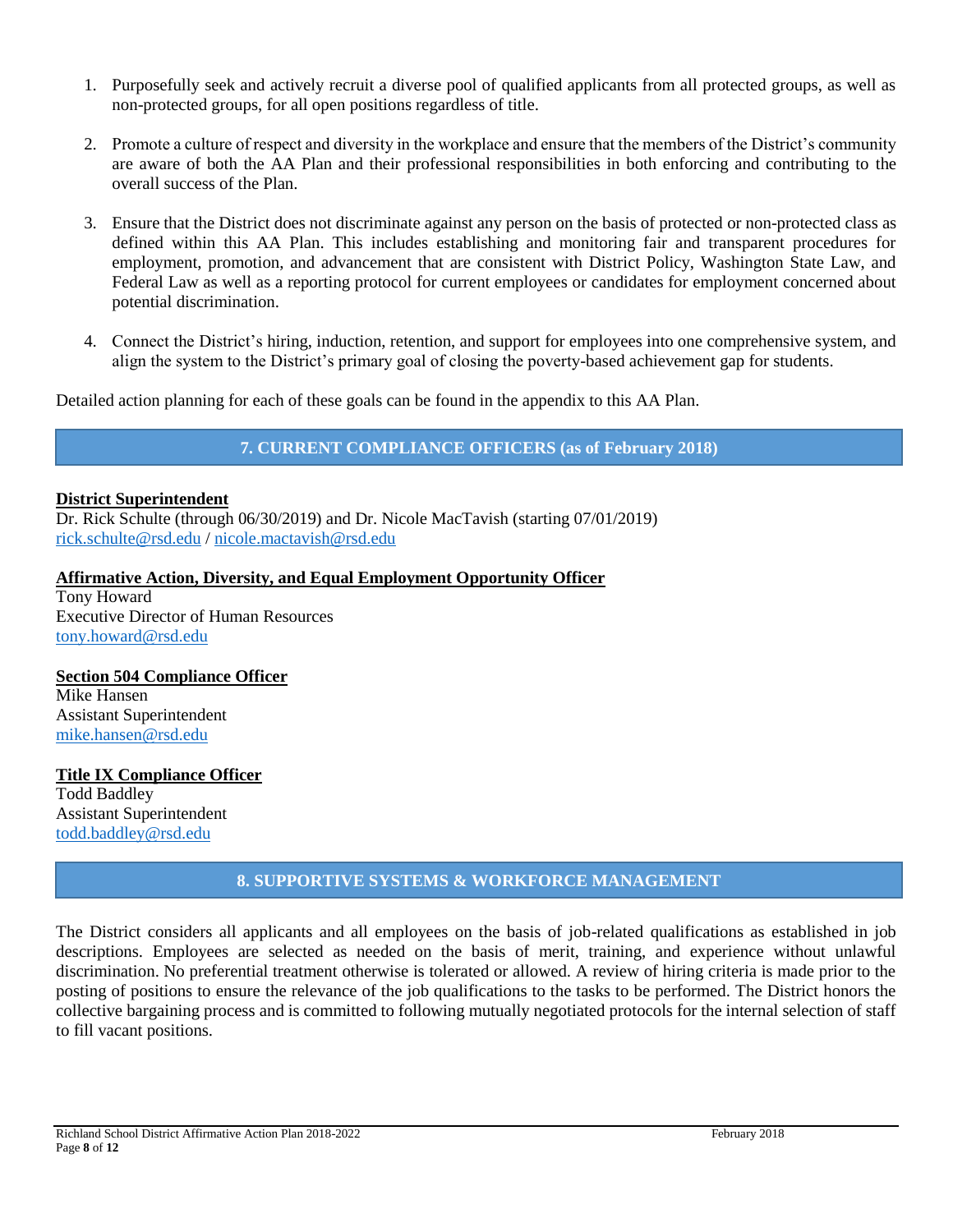The District recognizes the importance of on-going training for employees both to assist in upgrading professional skills and professional growth. The District will continue to develop and provide career counseling to staff interested in moving to levels of greater responsibility within the organization.

The District's Reduction in Force (RIF) procedures are specific to each bargaining unit and strictly defined by collective bargaining agreements. Seniority within the appropriate job classification is the general determining factor. Affirmative Action is not currently a factor in negotiated RIF procedures for any District bargaining unit. RIF procedures for administrative and exempt positions are established by Board Policy and do not explicitly address Affirmative Action. If a RIF becomes necessary, consistent with legal and contractual obligations, the District will make reductions in force bearing in mind its commitment to EEO.

## **APPENDIX A: Affirmative Action Policy #5010**

The District is committed to undertake affirmative action which shall make effective equal employment opportunities for staff and applicants for employment. Such affirmative action shall include a review of programs, the setting of goals and the implementation of corrective employment procedures to increase the ratio of aged, disabled, ethnic minorities and women who are under-represented in the job classifications in relationship to the availability of such persons having requisite qualifications. Affirmative action plans may not include hiring or employment preferences based on gender or race, including color, ethnicity or national origin. Such affirmative action shall also include recruitment, training, education and other programs.

The Superintendent shall develop an affirmative action plan which specifies the personnel procedures to be followed by the staff of the District and shall ensure that no such procedures discriminate against any individual. Reasonable steps shall be taken to promote employment opportunities of those classes that are recognized as protected groups - aged, handicapped, ethnic minorities and women and Vietnam veterans, although under state law racial minorities and women may not be treated preferentially in public employment.

This policy, as well as the affirmative action plan, shall be disseminated widely to staff in all classifications and to all interested patrons and organizations. Progress toward the goals established under this policy shall be reported annually to the Board.

## Employment of Persons with Disabilities

In order to fulfill its commitment of nondiscrimination to those with disabilities, the following conditions shall prevail:

- 1. No qualified person with disabilities shall, solely by reason of a disability, be subjected to discrimination, and the District shall not limit, segregate or classify any applicants for employment or any staff member in any way that adversely affects his/her opportunities or status because of a disability. This prohibition applies to all aspects of employment from recruitment to promotions and includes fringe benefits and other elements of compensation.
- 2. The District shall make reasonable accommodation to the known physical or mental limitations of an otherwise qualified disabled applicant or staff member unless it is clear that an accommodation would impose an undue hardship on the operation of the District program. Such reasonable accommodations may include:
	- a. making facilities used by staff readily accessible and usable by persons with disabilities and
	- b. job restructuring, part-time or modified work schedules, acquisition or modification of equipment or devices, the provision of readers or interpreters and other similar actions.

In determining whether or not accommodation would impose an undue hardship on the District, factors to be considered include the nature and cost of the accommodation.

3. The District shall not make use of any employment test or criteria that screens out persons with disabilities unless: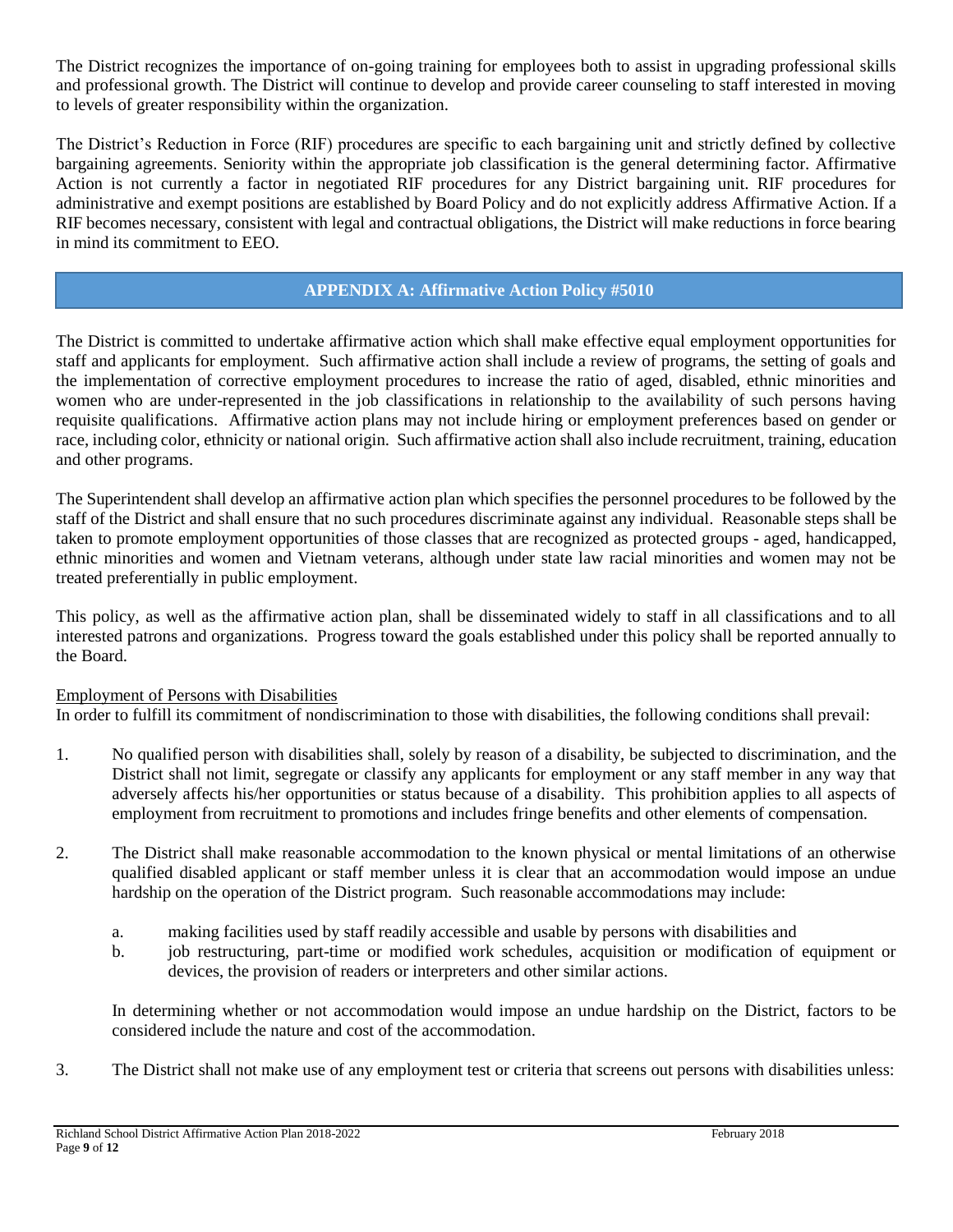- a. the test or criteria is clearly and specifically job-related and
- b. alternative tests or criteria that do not screen out persons with disabilities are available.
- 4. While the District may not make pre-employment inquiry as to whether an applicant has a disability or as to the nature and severity of any such disability, it may inquire into an applicant's ability to perform job-related functions.
- 5. Any staff member who believes that there has been a violation of this policy or the law prohibiting discrimination because of a disability may initiate a grievance through the procedures for staff complaints.

#### Nondiscrimination for Military Service

The District will not discriminate against any person who is a member of, applies to be a member, or performs, has performed, applies to perform, or has an obligation to perform service in a uniformed service, on the basis of that participation in a uniformed service. This includes in initial employment, retention in employment, promotion, or any benefit of employment. The District will also not discriminate against any person who has participated in the enforcement of these rights under state or federal law.

| Legal Reference: | <b>RCW</b> | 28A.400.310              | Law against discrimination applicable to district's employment practices |
|------------------|------------|--------------------------|--------------------------------------------------------------------------|
|                  |            | 28A.640.020              | Regulations, guidelines to eliminate discrimination-Scope                |
|                  |            | 49.60                    | Law Against Discrimination                                               |
|                  |            | 49.60.030                | Freedom from discrimination                                              |
|                  |            | 49.60.180                | Unfair practices of employer defined                                     |
|                  |            | 49.60.400                | Affirmative action, discrimination prohibited                            |
|                  |            | 73.16                    | <b>Employment and Re-Employment</b>                                      |
|                  | <b>WAC</b> | 162-22-050               | Unfair practice                                                          |
|                  |            | 392-200                  | <b>Employment Discrimination</b>                                         |
|                  |            | 392-200-010              | Public school employment and contract practices--Sex discrimination      |
|                  |            | 392-200-015              | Public school employment--Affirmative action program                     |
|                  |            |                          | Title VII of the Civil Rights Act of 1964                                |
|                  |            |                          | Title IX Educational Amendments of 1972                                  |
|                  |            |                          | Title IX Education Amendments of 1974                                    |
|                  |            |                          | 8 USC 1324a and 1324b Immigration Reform and Control Act (IRCA) of 1986  |
|                  |            | 38 USC §§ 2021-2024      | Uniformed Services Employment and Reemployment Rights Act                |
|                  |            | 42 U.S.C. SS 12101-12213 | Americans with Disabilities Act                                          |
|                  |            | 29 U.S.C. 706            |                                                                          |
|                  |            | Executive Order 11246    | Amended By Executive Order 11375                                         |
|                  |            | 45 CFR 84, Sec 504       | Vocational Rehabilitation Act of 1973                                    |

RSD # 400 (Adopted 3/24/75, Most Recent Revision 12/15/11)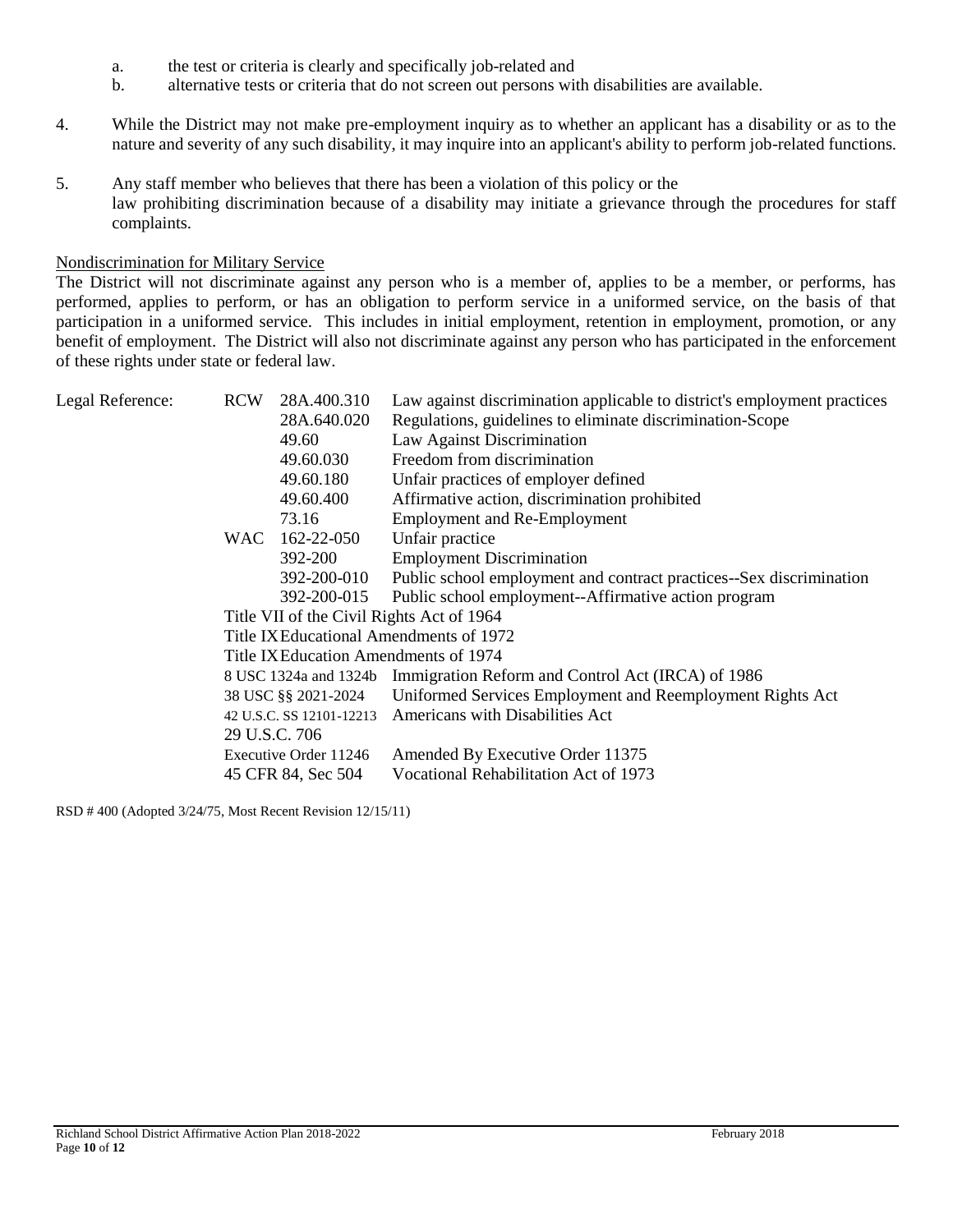## **APPENDIX B-1: Action Plan for AA Plan Goal #1**

*Goal #1: Purposefully seek and actively recruit a diverse pool of qualified applicants from all protected groups, as well as non-protected groups, for all open positions regardless of title.*

| 1.1 |       | Analyze Job Descriptions and the hiring process to ensure that qualifications and screening criteria                                                     |
|-----|-------|----------------------------------------------------------------------------------------------------------------------------------------------------------|
|     |       | are based on specific job functions that do not screen out protected group applicants.                                                                   |
|     | 1.1.1 | Review Job Descriptions prior to posting positions in order to make any changes required by regulations.                                                 |
|     | 1.1.2 | Modify Job Descriptions to include competitive preference for military service consistent with WAC 357-16-110.                                           |
|     |       | Ensure that recruitment efforts include and actually reach protected and non-protected groups,                                                           |
| 1.2 |       | including both certificated and classified employees.                                                                                                    |
|     | 1.2.1 | Connect with the Washington State Ombudsman (http://oeo.wa.gov) and OSPI (http://www.k12.wa.us) and explore strategies to                                |
|     |       | increase minority recruiting.                                                                                                                            |
|     | 1.2.2 | Reinstate on-the-road teacher recruiting for 2018 and reach out to university personnel prior to campus visits for assistance in<br>minority recruiting. |
|     |       | Attend annual AASPA National Conference (http://www.aaspa.org) and target conference sessions specific to workplace                                      |
|     | 1.2.3 | <i>diversity.</i>                                                                                                                                        |
|     | 1.2.4 | Contact at least three (3) regional universities targeted as Hispanic Colleges with at least 25% Hispanic enrollment and actively                        |
|     |       | recruit Hispanic teachers to apply to the District.                                                                                                      |
| 1.3 |       | Increase the awareness of EEO among all District staff, especially hiring managers/supervisors.                                                          |
|     |       |                                                                                                                                                          |
|     | 1.3.1 | Notify staff annually of the EEO Policy and AA Plan, no later than August 31st.                                                                          |
|     | 1.3.2 | Send out a reminder e-mail to all staff about the EEO Policy and AA Plan, no later than January 31st annually.                                           |
|     | 1.3.3 | Include references to the EEO Policy and AA Plan in New Hire Orientation Documentation.                                                                  |
|     | 1.3.4 | Update District website to include the District's EEO Policy clause and a link to the District's AA Plan.                                                |
|     | 1.3.5 | Remind hiring supervisors of the District's EEO Policy and AA Plan during annual supervisor training.                                                    |
|     | 1.3.6 | Increase visibility of EEO Policy & AA Plan in District hiring documents.                                                                                |
|     | 1.3.7 | Update EEO Policy documentation for worksite bulletin boards and verify completion of system-wide posting of materials.                                  |
|     | 1.3.8 | Include the reporting mechanism for concerns about possible discrimination on the District's website and in printed materials.                           |
| 1.4 |       | Increase accuracy and depth of District applicant and employee demographic statistics.                                                                   |
|     | 1.4.1 | Refine voluntary ethnic identification process and address any deficiencies, including tracking of multi-race applicants.                                |

#### **APPENDIX B-2: Action Plan for AA Plan Goal #2**

*Goal #2: Promote a culture of respect and diversity in the workplace and ensure that the members of the District's community are aware of both the AA Plan and their professional responsibilities in both enforcing and contributing to the overall success of the Plan.*

| 2.1 |       | Develop training materials regarding diversity                                                                                                                                                                                  |
|-----|-------|---------------------------------------------------------------------------------------------------------------------------------------------------------------------------------------------------------------------------------|
|     | 2.1.1 | Research pre-existing modules (i.e., Safe Schools, etc.) and customize to District policy and need.                                                                                                                             |
|     | 2.1.2 | Incorporate diversity training into new administrator hiring induction.                                                                                                                                                         |
|     | 2.1.3 | Develop remedial services to address any perceived or substantiated discrimination regardless of employee intention.                                                                                                            |
|     | 2.1.4 | Reconstitute the District's Wellness Program and include diversity awareness/education as a program offering.                                                                                                                   |
|     | 2.1.5 | Create a cyclic training program for District supervisors that includes, at a minimum, repetitive training about diversity, anti-<br>discrimination policies, the social justice $role(s)$ of a leader, and transgender rights. |
| 2.2 |       | Increase the visibility of diversity within the District                                                                                                                                                                        |
|     | 2.2.1 | Provide multi-cultural competence training for all staff in conjunction with incorporating multi-cultural and gender equity<br>concepts, awareness, and information into the District's curriculum.                             |
|     | 2.2.2 | Maintain a culture within the District that is strongly supportive of diversity through ongoing professional development.                                                                                                       |
|     | 2.2.3 | Maintain and publicize student and staff achievement in diversity organizations (i.e., the Hispanic Academic Achievers<br>Program)                                                                                              |
|     | 2.2.4 | Consider diversity and employee contribution to a discrimination-free workplace as a criteria for staff recognition (i.e., Crystal<br>Apple Awards)                                                                             |